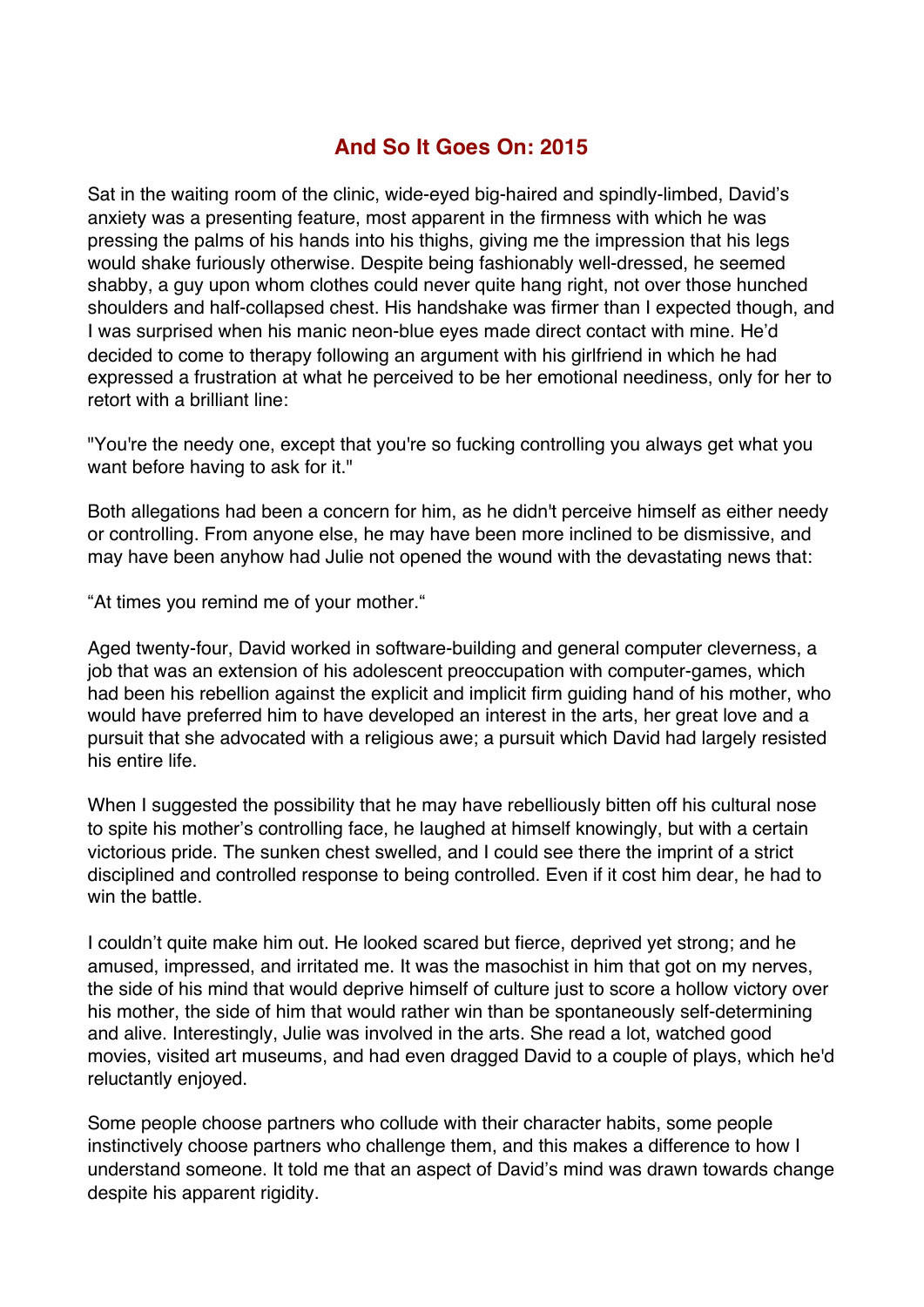His parents were both lecturing academics, his mother on psychology, his father on philosophy. The description of his father revealed a gentle man, kind and loving, but ethereal and unassertive. He floated about the world in a philosophical haze, pondering deeper meanings, passively tolerant of his wife's inclination to organise his world. The image of his mother I came to was also of a loving and caring person, though perhaps one whose gentleness was waylaid by, what felt to me, a manic anxiety and its compulsive conversion into an irritable spotting of flaws, faults, and inexactitude in the people populating the world around her, and that she sought to correct from within an attitude that it just so happened that things were better for everyone when done her way.

David's relationship with his mother was in some respects good, in that they were clearly very fond of each other rather than dutiful, but also largely conflicted, in that their primary mode of communication was with bickering. The image I had was of them dancing between her need for control and his need to resist it, in a co-organisation and coregulation whose apparent mutual-opposition was in fact a mutual-dependence.

A visit from his parents inspired preparatory housework that Julie called *hysterical*, in the manic rather than the amusing sense, and which particularly irritated her, as he offered them a hygiene and order far removed from anything that she herself could realistically expect to find upon a visit.

This occasional manic cleaning habit had developed in his adolescence. It might be imagined that the teenager finally gave in to the expectations of his mother, but it was in fact intended as a pre-emptive though, unfortunately, paradoxical strategy, in that his rebellion was to give her nothing to complain about, a goal he achieved though by acceding to her standards.

It wasn't long before he came to see what Julie was trying to tell him*,* that he compulsively micro-manipulated*.* It was the petty ridiculousness of it that woke him up. They wouldn't meet at 730, but at 745, putting a little bit less sugar in Julie's tea than she wanted because he thought tea tasted best without sugar, and in general deciding things without conversation and, just like his mother, validating himself in the belief that his way was usually the best way. He was amazed by it all, and sailed the crest of this epiphany with excitement.

Whilst his excitement and intrigue fuelled our working-alliance, it also served to keep him distant from the dynamics, from the *experience* of it all. I was drawn into this for a while though, enjoying the ease with which he readily trusted my thoughts and observations to be of relevance, and admiring the speed with which he deconstructed himself theoretically. Finally though I realised that the controlling attitude that he was reportedly deconstructing was being enacted in his manner of deconstruction: he was taking control of every loosened feeling and interpreting it so that he could manage the intensity of his experience of it. I realised also that I had been feeling rather as a proud parent, watching the unfolding cleverness of my child, and I was put in mind of his academic parents, in that I imagined that they too had enjoyed David's intellectual development, and had presumably also favoured this over emotional connectedness.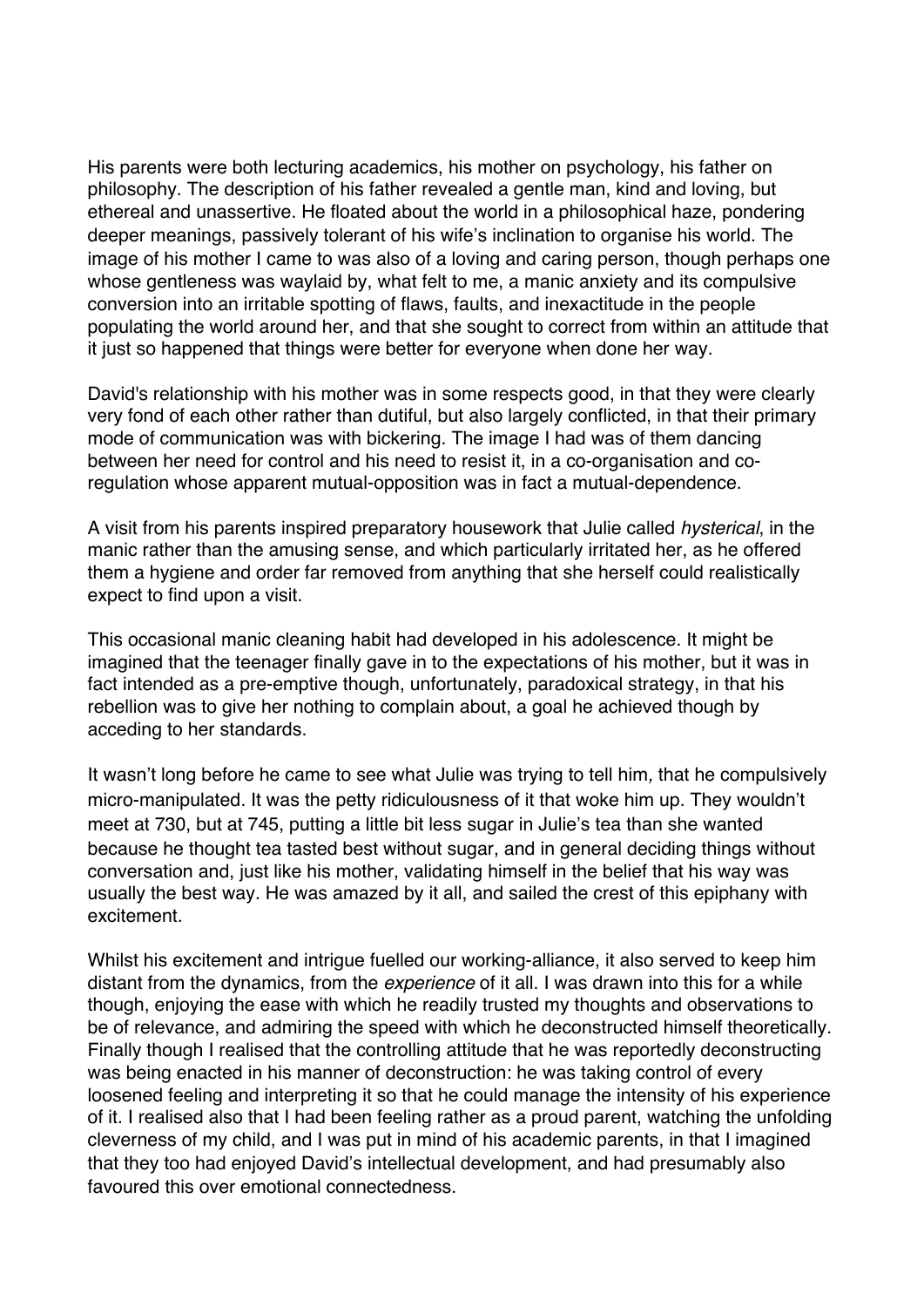My collusion had served to protect him from the anxiety that I had seen immediately in him, and that he was dis-identified with to the extent that he was genuinely taken aback when I said that to me he seemed to be quite an anxious person. Bringing him into contact with this wasn't difficult, as it mainly required me to more often point out the many moments when he expressed in his spontaneous body a conflict that his mind might be unaware of. It was the pressing of the palms of his hands into his thighs that most grabbed his interest. He didn't know that he did it, amazingly, but was aware that it was a habit of his father.

Mother and son bicker, goes on too long, father starts rubbing his thighs, transferring the energy of his frustration into an activation of his legs that enables him to leave the room. Mother and son heed this as a sign that they need to calm down, father returns to the room, nothing more is said and no-one apologises to anyone for anything.

A beautifully crafted triadic system, which supported both the burning up of excess feeling *and* the equilibrium of a rhythmic predictability, in which each participant in one way or another had a voice heard, and each had to compromise for the greater good; but a system condemned to perpetuity, to circularity rather than spirality, never changing its shape, never going beyond what it already was.

David and I paused our dialogue when he pressed into his thighs to find a mind overwhelmed with speeding thoughts which simple explorations found that in fact he could rarely trust, usually fleeting but sharp judgements upon the minor derogations of others, or an angry self-critic, fuming to himself about something or another that he had or hadn't done, said, or been. Tyrants ruled his mind, poor David, telling him things about himself and things about others that, even when true, rarely mattered much upon any kind of reasonable consideration.

As he began to distance himself from them, to dis-identify with them, so he discovered the equally overwhelming anxiety in his body that had been their fuel, and so he began to experience the parental conflicts in his life as they were expressing themselves in his mind and body in a relational tapestry not too distinct from the triadic family scenario previously described.

He experienced two quite separate layers of anxiety, one which he learned quickly to manage the more able he came to both clearly see and experience it, and after a while he almost looked pleased by a dose of anxiety to work through, perhaps in a manner that neither his mother nor father had been able.

Most of the time, his racing thoughts became waves of anxiety which became pressurised sensations in his body that fairly quickly found a more comfortable equilibrium if he worked with them, using his respiratory pattern to manage their intensity. On occasion, though, he descended into a fearful place, the little boy's terrified eyes flitting around the room in search of something absent, his limbs twitching and his flesh shivering as the anxiety overwhelmed him. These wouldn't last too long, maybe five minutes from beginning to end once I found that by placing the flat of one of my hand's gently on his belly, the other lightly on his shoulder, I could gently reassure him back into the present moment.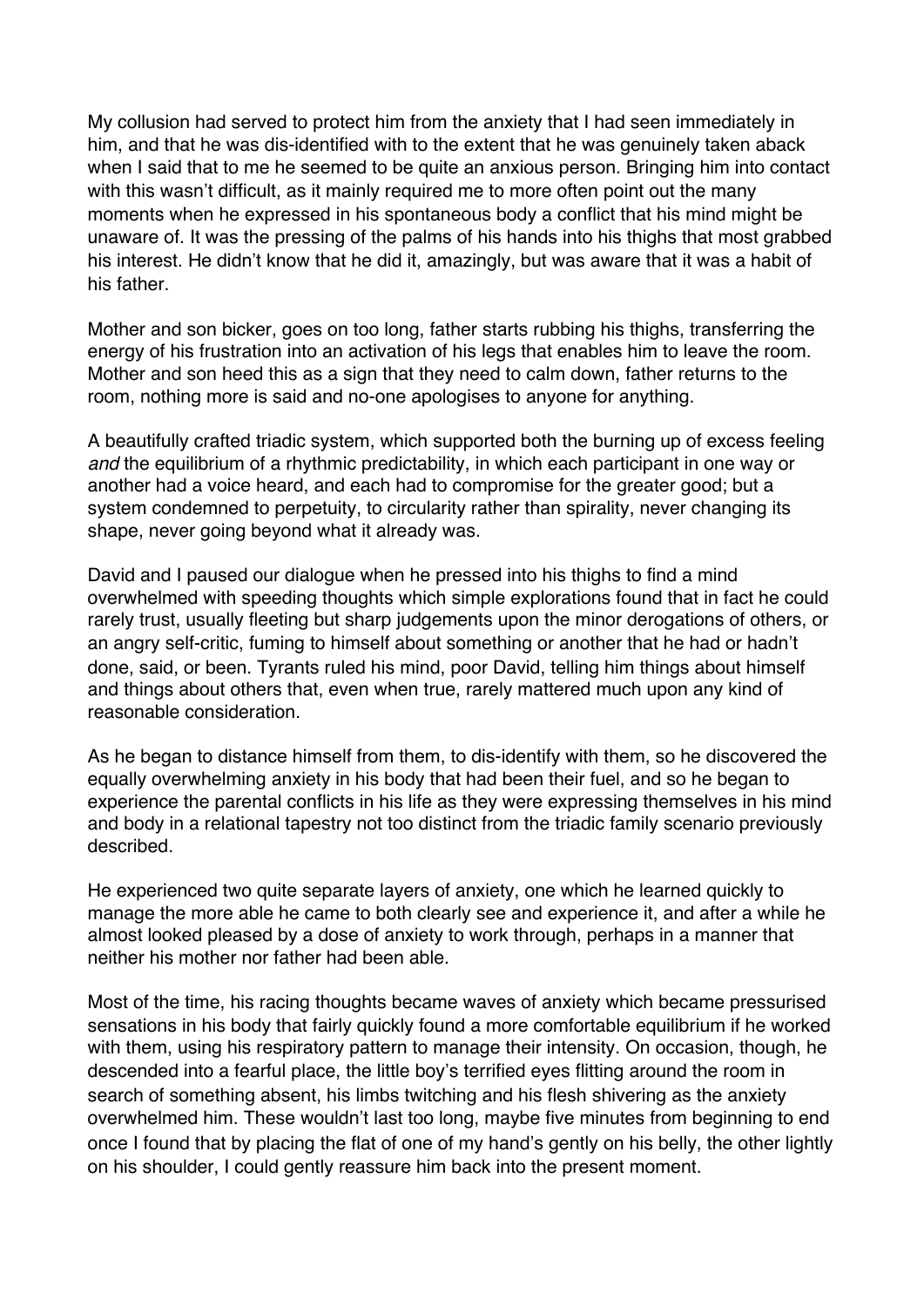These occasions affected me viscerally. He looked so young and frightened, unable really to speak, just scared and alone in some dark place. I felt so sad for him, and wished that I could step into a sense of what this story was out of the turgid yearning in my chest and the aching desolate pain in my belly.

David described not that much really, just that he couldn't really find words to describe how he felt when he *wasn*'*t* feeling it, and when he *was* feeling it he seemed to have no words.

He often recounted stories that came to him following his more normal panic attacks, and we were usually able to find the link between his past and his present that had triggered the anxiety, but there were never stories told of any great drama; pretty much just different versions of the triadic family scenario. I didn't understand what this more regressive panic was about, what caused it to surface, or what my role within it was. He came to the point whereby he could fairly reliably calm himself down when these happened, often by placing the flat of his own hand gently upon his belly, but it worried me to have such a powerful and free-floating dynamic in the air, unharnessed and uncontained by language.

As he became more able to manage his anxiety, so he became less fearful of it, and so it reduced as did, more gradually, his controlling mannerisms. He developed an experiential fascination with his feelings that, over a couple of years, took him into mindfulness meditation and yoga, and he opened his mind to the joys of non-philosophical culture, under the guidance of Julie, with whom he was enjoying an ever more enjoyable and interesting relationship.

His relationship with his parents changed considerably from the first occasion when he told his mother that she was being controlling because she was so anxious, an allegation that she was initially far more hesitant about accepting than he had been, and resisted for some time until a mild nervous breakdown caught up with her, and she sunk into a depression that then took her into therapy. This change to his mother had a considerable impact on David's increasingly calm and evolving relationship with himself, in that it provoked his deeper anxiety, and for a couple of months he came to therapy three times a week. I suggested that there might be a link between his mother's depression and his panics, and he decided to talk to her, to ask about any history of depression, especially in the early pre-verbal stages of his life.

She met him with open tearful eyes that melted his heart, and told him that she had gone into a depression following his birth, and had stayed there for six months or so. His father had stepped up to the plate and done a lot of the early nurturing; which presumably included placing a flat of his hand on the boy's belly. It had been a terrible time for her, incarcerated in a thick cloud, her new-born in sight but unreachable, and when she finally managed to crawl from the swamp she found herself to be somewhat more anxious than she'd been before she'd sunk into its midst.

As the story unfolded, her mother had also been depressive, at least since her husband died leaving her pregnant with David's mother-to-be. David remembered his grandmother as someone who fussed around, as his mother did, caring but anxious, and who always seemed, now that he thought about it, a little far away. She never re-married nor, so far as anyone knew, ever again courted. The family had money, so there was no need to work,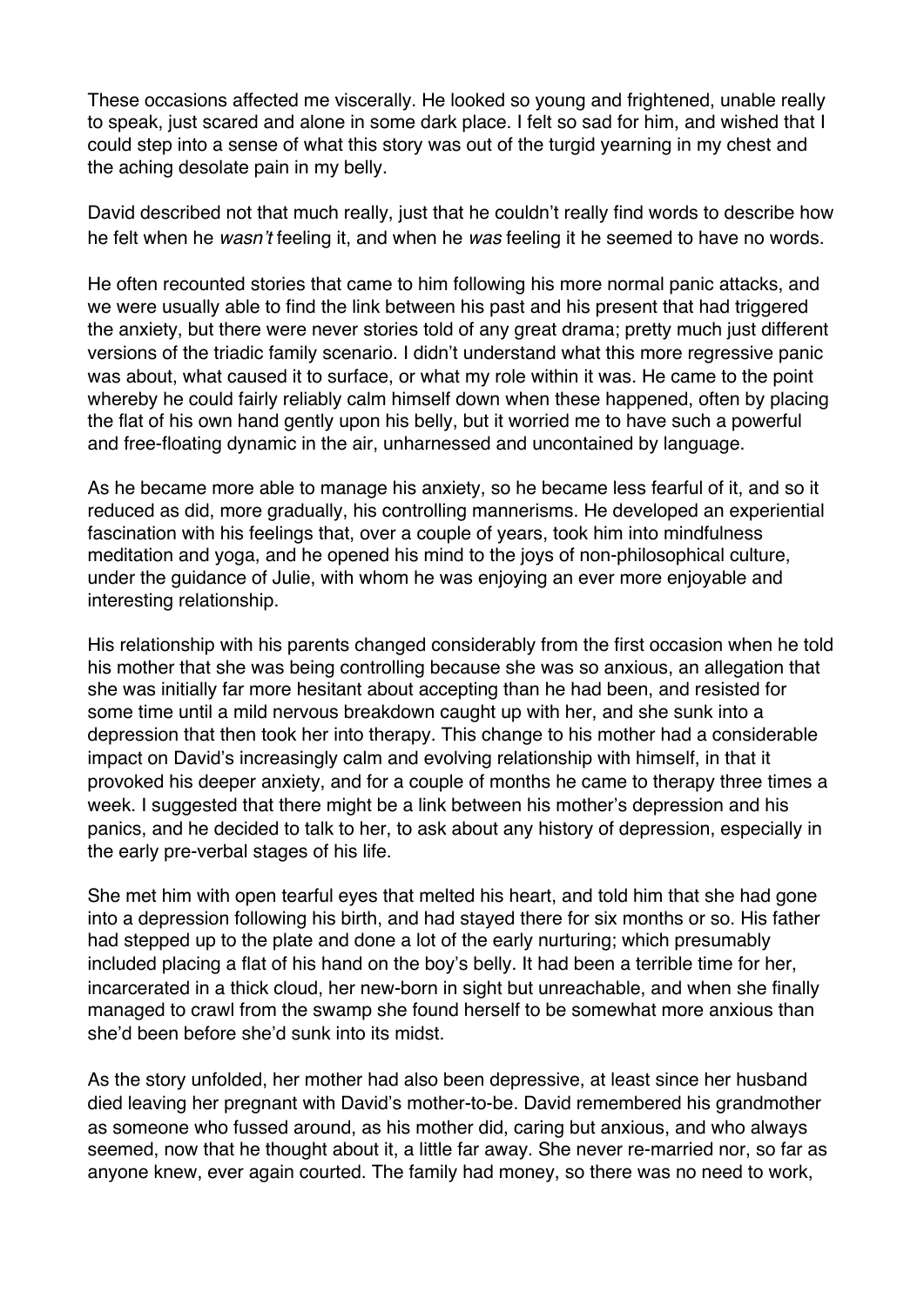and she passed her life tidying her immaculate house and having the occasional pleasant pursed-lipped coffee morning with the local ladies.

I felt depressed thinking about her and I felt depressed thinking about David's mother being brought up in that grim, solemn atmosphere of perpetual tacit enshadowed grief. The family secret, the elephant in the room was depression, beginning in earnest at least back to the tail-end of the second world war. It was clearly unresolved in David's Grandmother, and had been until now unaddressed in his mother. The baton had been passed-down through the relational generations, and David and his mother stepped firmly into the opportunity to change how it was that the past was living within and between them. They got to know each other well, and became in many respects good friends with an emotional language. They both became well, and more or less in tandem, being central to each other's support-system in a manner that they had been unable to achieve once upon a time.

His father though remained on the outside. David made more effort with him, and they went for a beer together once in a while, but he retained a private introspection that remained impenetrable, and that kept him apart from the renewed intimacy in the family.

In some ways I felt sad about this, and was aware that I hadn't worked much with David or myself when it came to his father's dynamic, despite retrospectively acknowledging more overlap between us than I would have imagined likely. The philosophical haze that I described him as being in could have been a description applied to my own father, and also to me, more especially when I had been David's age, when I was still very much caught in the anxious resonance of having been born of an anxious mother who was herself born during the incendiary London of the second world war while her father was away fighting in it.

I had nurtured David through his mother's depression, as his father had through his wife's, and we had both somehow stepped away from the spotlight of the story, both became engaged onlookers in supporting David's relationship with his mother. I knew that it suited me to leave myself out of the story, as it's a pattern that's familiar, and I could sense that the same was true for David's father also. In unwinding one pattern we had reinforced another. One re-enactment unravelled, as another becomes lost in a blindspot.

The last I heard from David was when he emailed me to say that he and Julie were to be married, and that his father was to be his best man. I found this odd, in the way that I do when a woman describes her mother as her best friend, until I realised that another thing that we had failed to address was his lack of peer friendships.

As a psychotherapist of twenty years experience, I am still so regularly struck by how inevitable it is that my apparent successes conceal my failings, how one re-enactment can unfold to leave another unnoticed. We construct each other into each other's stories with such a multi-layered complexity, and still today I forget that I should distrust nothing so much as my feeling of peaceful satisfaction in the face of a seemingly completed process.

I became a relatively well-developed version of David's father, way more psychologically sophisticated, for sure, but nevertheless an onlooker rather than a participant, which in